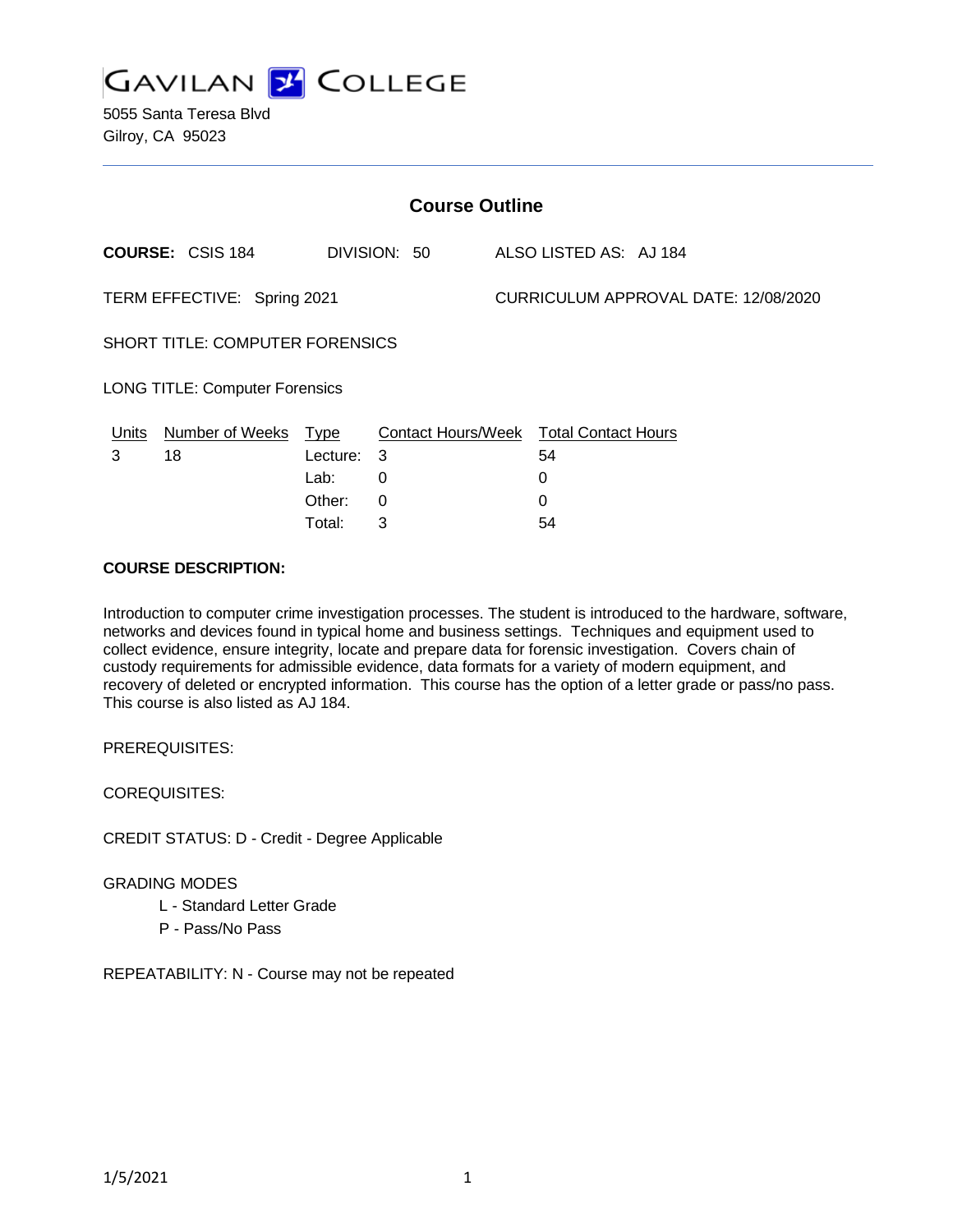SCHEDULE TYPES:

- 02 Lecture and/or discussion
- 03 Lecture/Laboratory
- 04 Laboratory/Studio/Activity
- 047 Laboratory LEH 0.7
- 05 Hybrid
- 72 Dist. Ed Internet Delayed
- 73 Dist. Ed Internet Delayed LAB
- 737 Dist. Ed Internet LAB-LEH 0.7

# **STUDENT LEARNING OUTCOMES:**

By the end of this course, a student should:

1. Identify, remove, and replace all major components of a typical personal computer.

2. Describe the special requirements of chain of custody for digital evidence.

3. Describe the most common network topologies and protocols and identify key hardware components for these topologies.

4. Inventory files on disk, perform searches for specific files, and locate temporary files such as caches on Mac, Windows, UNIX.

# **CONTENT, STUDENT PERFORMANCE OBJECTIVES, OUT-OF-CLASS ASSIGNMENTS**

Curriculum Approval Date: 12/08/2020

9 Hours

CONTENT: Basic components of computer hardware, troubleshooting, tour of 3 main operating systems. Disassemble / reassemble hardware, boot computer. Mount hard disk in separate computer. Boot into forensics toolkit.

STUDENT PERFORMANCE OBJECTIVES (SPO): Identify components, operating system, file system. Utilize boot into forensics toolkit.

9 Hours

CONTENT: Basic operation of computer networks, routers, switches. Physical identification of standard and diagnostic equipment. Logical identification of equipment on the network. Typical structure of server room. Diagnostic of running network, wired and wireless. Use networking toolkit to map machines, services running, and actual physical location of data available on network.

SPO: Find data on the network through typical services: file-sharing, web, ftp, email. Trace to physical location.

9 Hours

CONTENT: Mobility, mobile equipment and operating systems. Phone capabilities and strategies. SIM cards. Structure of telecom networks and their relation to IP networking. Social media, strategies for capturing dynamic web sites. Hands on practice with mobile operating systems. Application of screen captures, screen recording.

SPO: Recognize and operate variety of mobile OSs. Recognize and record activity on non-static, dynamic, or social media website.

9 Hours

CONTENT: Forensics toolkit. Linux Operating System. Basic utilities: disk mapping, photo thumbnails, log file analysis. Mount target disk as read-only. Plan and perform investigation and analysis of disk contents. SPO: Utilize boot forensics software and mount target disk for investigation. Utilize basic file system tools for examining contents of target drive.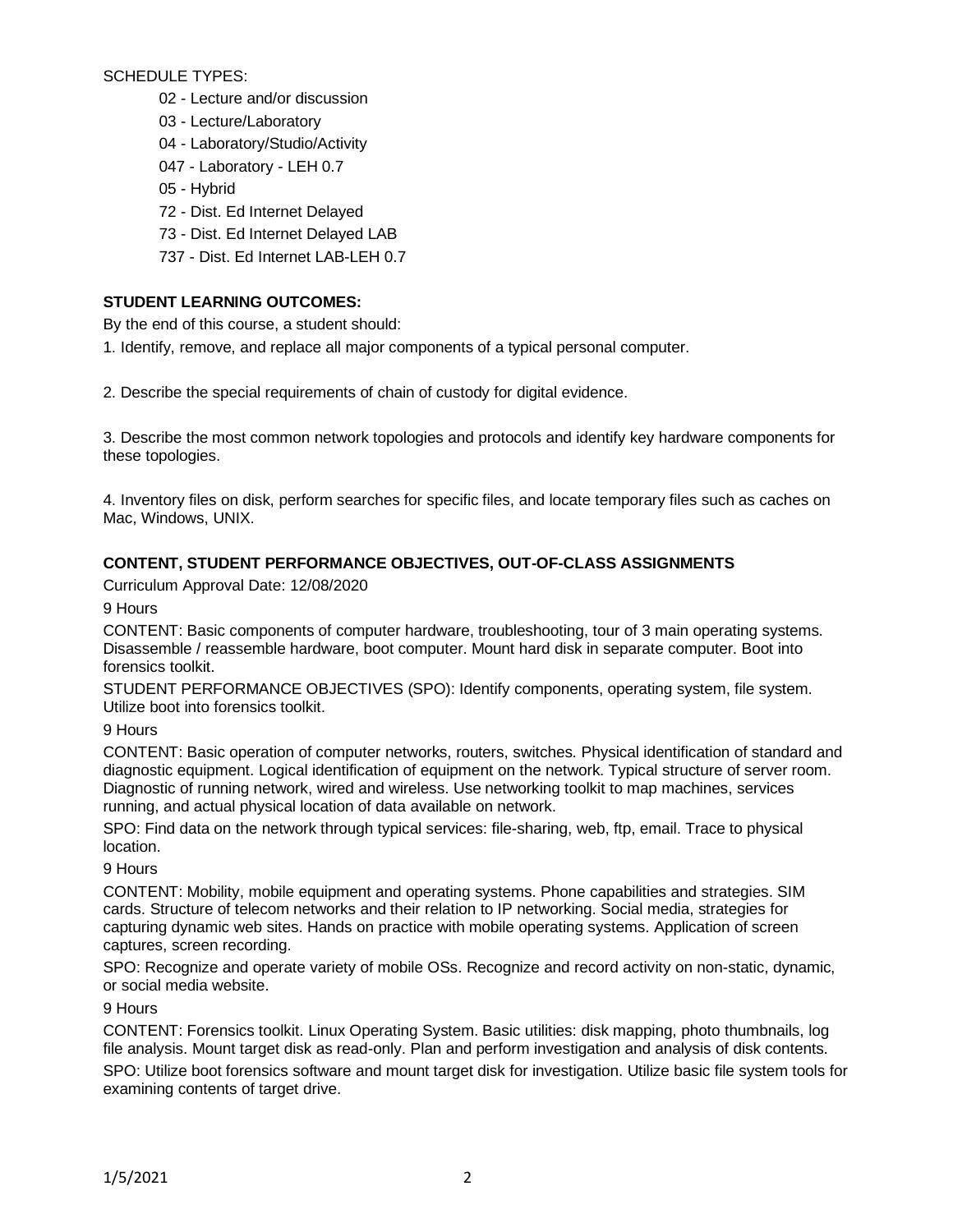### 9 Hours

CONTENT: Forensics toolkit - UNIX utilities. DD, GREP, STRINGS, TRACEROUTE, WAVEMON, IPTRAF, NMAP, WIRESHARK Hands-on practice with utilities in realistic setting.

SPO: Identify proper UNIX utility for a given situation. Use each utility.

7 Hours

CONTENT: Requirements for evidence and testimony. Establishing and recording chain of custody. Report writing. Start-to-finish simulation of investigation, beginning with target disk, investigation, and report writing. SPO: Assess hardware and software situation, determine the appropriate tools, plan and execute an investigation.

2 Hours FINAL EXAM

# **METHODS OF INSTRUCTION:**

Lecture, Computer Demonstration, Online Documents and Tutorials, Web Research

## **OUT OF CLASS ASSIGNMENTS:**

Required Outside Hours: 40

Assignment Description:

Read textbook and study for quizzes/exams.

Required Outside Hours: 28

Assignment Description:

Complete workbook exercises.

Required Outside Hours: 40

Assignment Description:

Homework Assignments such as: (1) Research and identify: component appearances, manufactures, connectors/cables, vendors. (2) Research: linking logical resources (IP addresses) with physical hardware. Layout of the internet. VPNs. Typical

and atypical operation of standard network services (web, ftp, email, chat, video). (3) Search for and record on 3 different mobile OSs of friends and family: phone book, recent received calls, recent placed calls, recent sent text messages, recently used mobile app. (4) Research: file systems--their function and usage. Disk operation. Attributes of various media: cd, flash drive, sd card, hard disk, floppy disk, RAM, ROM. (5) Research: other useful utilities, vendor offerings, history and future of forensics toolkit. (6) Research: important cases regarding digital evidence and procedure. Turning points. Unresolved issues.

### **METHODS OF EVALUATION:**

Writing assignments

Percent of total grade: 35.00 %

Percent range of total grade: 25% to 50% Reading Reports, Workbook Exercises, Term or Other Papers

Problem-solving assignments

Percent of total grade: 35.00 %

Percent range of total grade: 25% to 50% Homework Reports, Workbook Exercises

Skill demonstrations

Percent of total grade: 15.00 %

Percent range of total grade: 15% to 25% Demonstration, Performance Exams

Objective examinations

Percent of total grade: 15.00 %

Percent range of total grade: 15% to 25% Multiple Choice, True/False, Matching Items, Completion